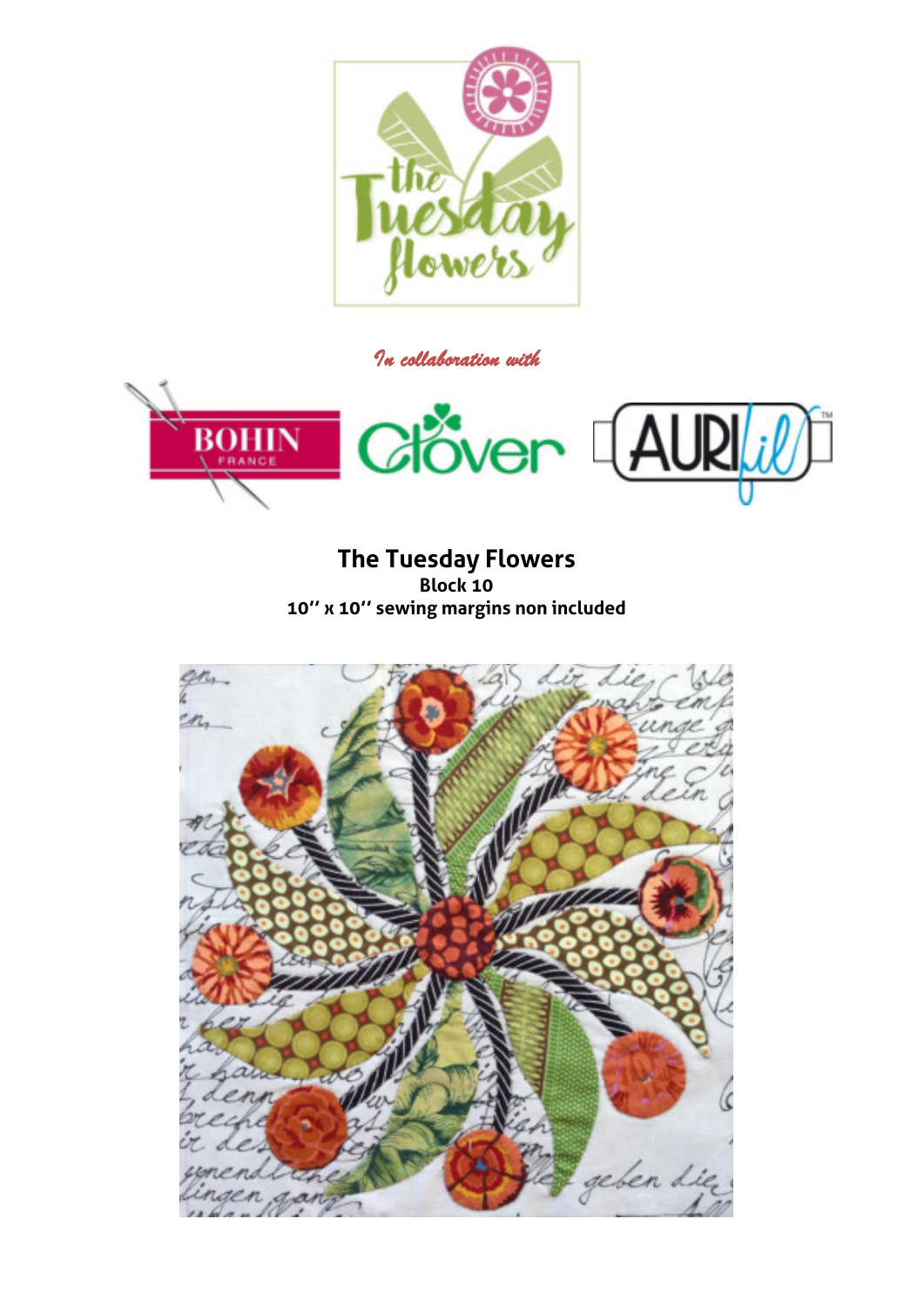## **General points:**

The given measures for the cutting of the background fabric include the ¼" sewing margins, rounded up to  $\frac{1}{2}$ " for both.

The appliqués are made with the traditional method. Add your favorite sewing margins round the templates.

*The measures on the plans are without the stitches.* 

## **The cutting:**

- **With a fabric for the background:**
- **1 square A of 10 ½'' side** 
	- **With 4 fabrics for the leaves and for each:**
- **2 leaves C** 
	- **With a fabric for the stems:**

**1 bias of 7 /16'' x 32'' (measures of the bias non folded) which will make the 8 stems B** 

**With the fabrics for the flowers, a total of:** 

**9 circles D (fussy cut)** 

**6 mm large CLOVER fusible bias tape maker ref: 4011 and the 5 mm interlining ribbon ref: 4041** 

**CLOVER mini ion 8003EU** 

**CLOVER « Quick » yo-yo Maker ref: 8700 (optional)** 

**BOHIN temporary glue pen ref 65504** 

**BOHIN needles for appliqué n°11** 

**AURIFIL sewing threads matching the fabrics** 

**Freezer paper** 

## **Realisation:**

Pattern 1: On the front of the square A, by transparence, report the pattern to applique in the middle



Sch<sub>1</sub>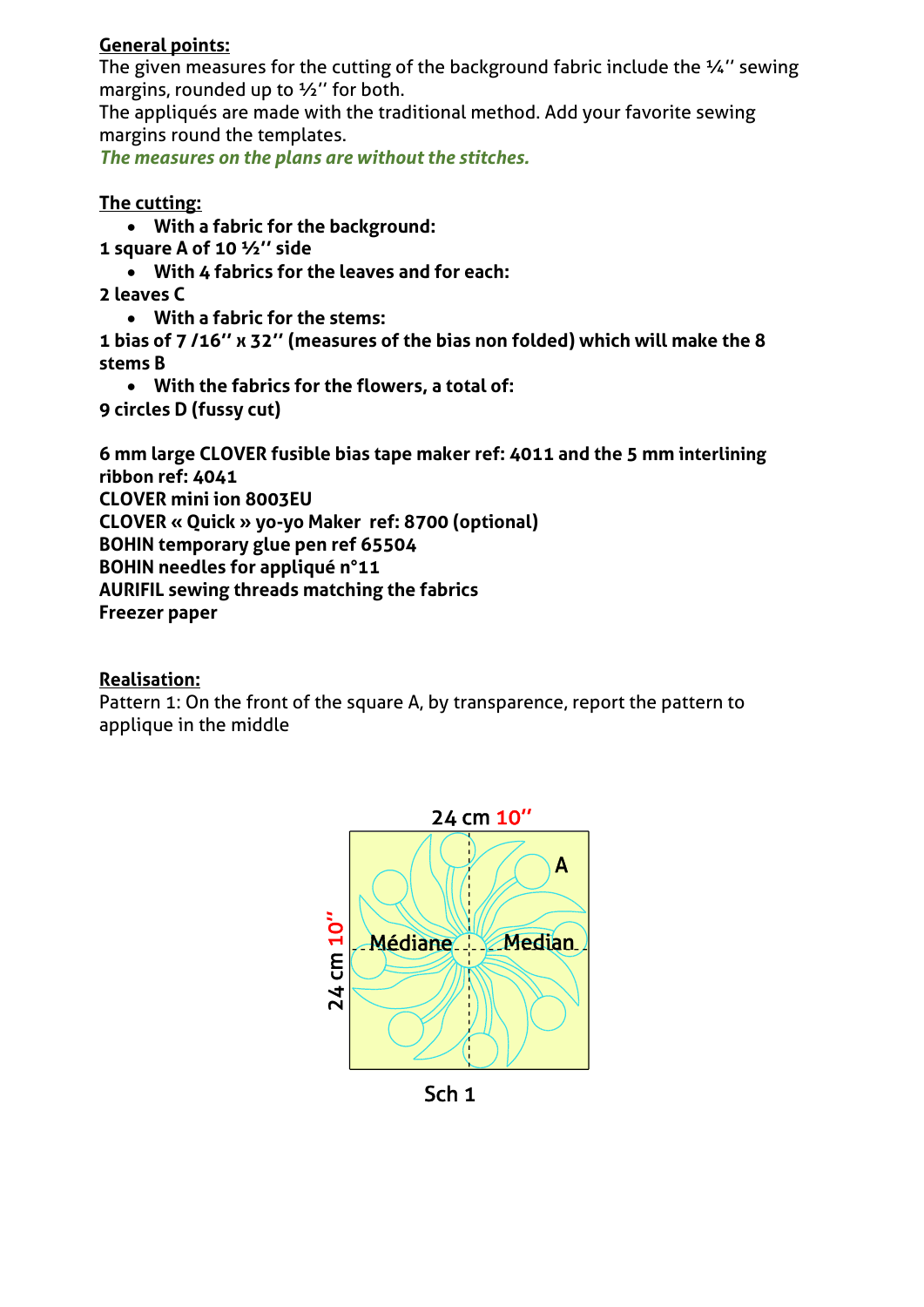Pattern 2: With the CLOVER fusible bias tape maker and the interlining ribbon, prepare the 7 /16'' x 32'' bias. Cut it out so that you have 8 stems of 4'' long. Put them in place. The ends will be hidden by the circles D.

Using the CLOVER mini ion will avoid having to use pins. With a BOHIN n°11 needle for appliqué and some matching AURIFIL thread, applique the stems B with the traditional method.

With the freezer paper, applique the leaves C by alternating the fabrics. Their base will be visible to then be covered by the central circle D.



Sch<sub>2</sub>

Pattern 3: Applique the 9 circles D.

If you want to add some creativity to your block, you can make a yoyo with the CLOVER machine ref: 8700. Fix it in the middle of the central circle D.

We are now half way there! And we are looking forward to seeing your blocks!!





**Bloc 10**